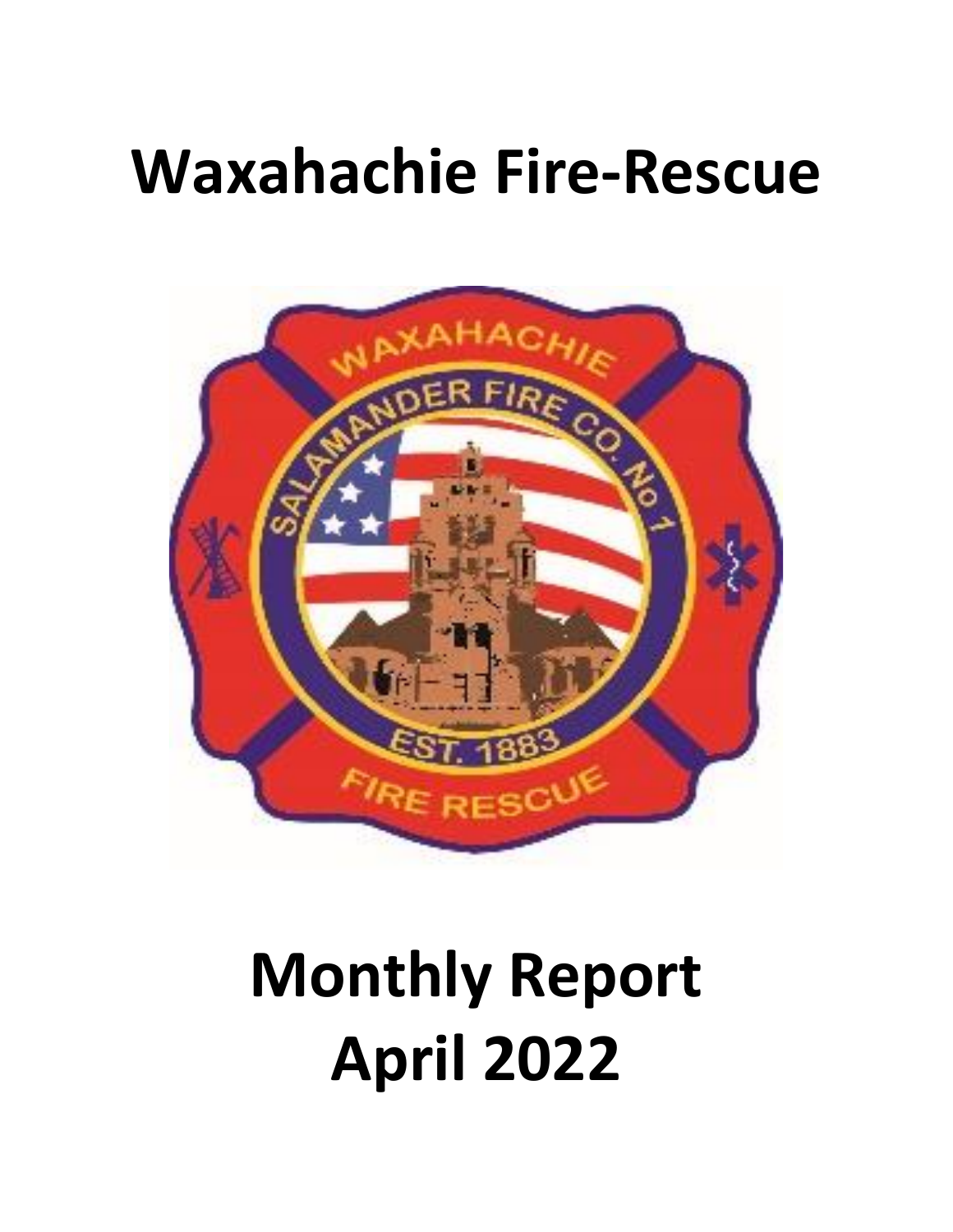

## **Fire Statistics**



| <b>Major Incident Type</b>                           | Count | Percentage |
|------------------------------------------------------|-------|------------|
| <b>Fires</b>                                         | 12    | 2.65       |
| Overpressure, rupture, explosion, overheat - no fire |       | 0.22       |
| Rescue & Emergency Medical Service                   | 311   | 68.65      |
| Hazardous Condition (No Fire)                        | 17    | 3.75       |
| Service Call                                         | 53    | 11.70      |
| <b>Good Intent Call</b>                              | 18    | 3.97       |
| False Alarm and False Call                           | 40    | 8.83       |
| Severe Weather or Natural Disaster                   | 1     | 0.22       |
| <b>Total All Calls</b>                               | 453   |            |

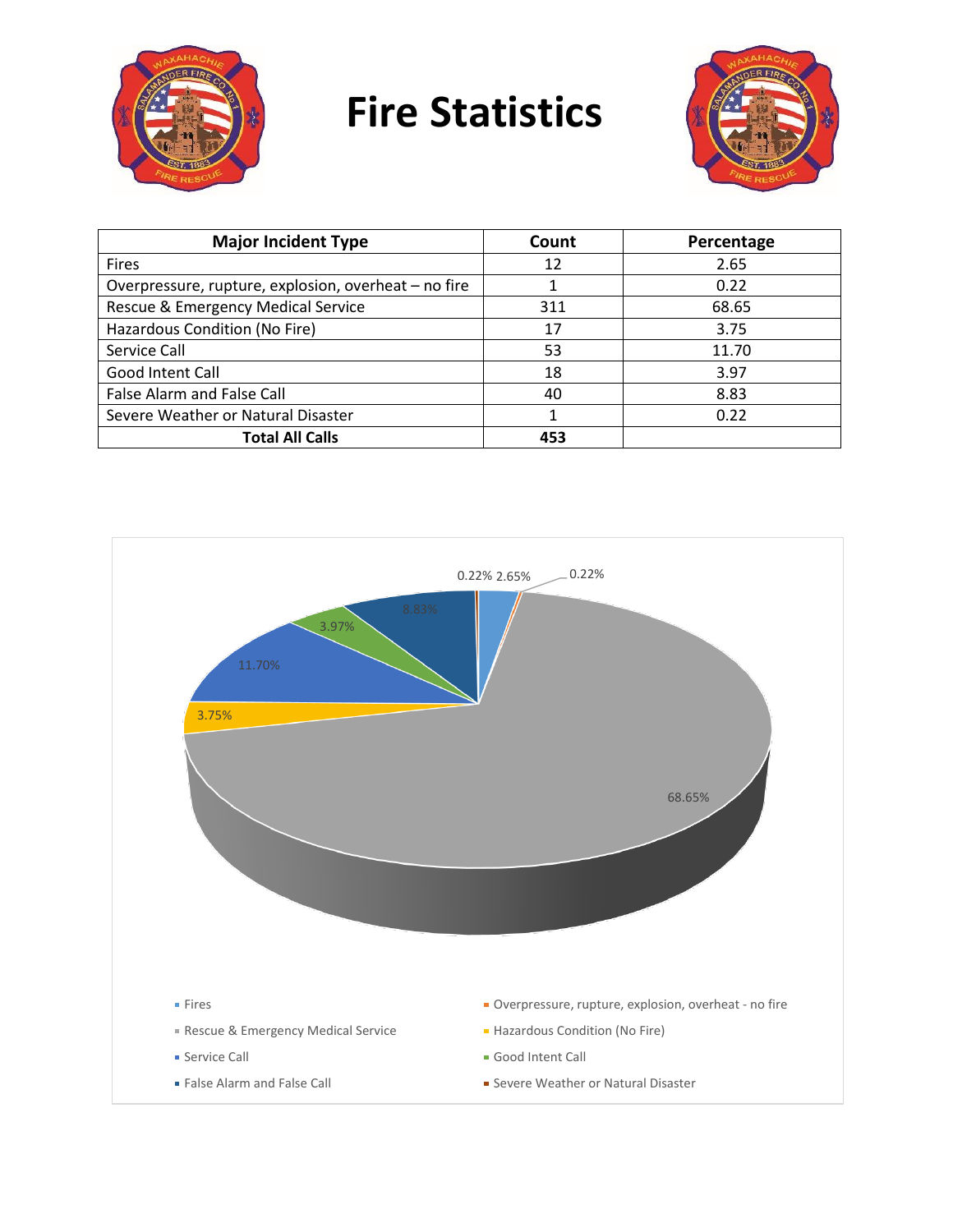

**Fire-Rescue Incident** 

### **Response Time Analysis**



| <b>Response Minutes</b>               | Count | Percentage                         |
|---------------------------------------|-------|------------------------------------|
| 00                                    | 4     | 0.89                               |
| 01                                    | 10    | 2.23                               |
| 02                                    | 36    | 8.05                               |
| 03                                    | 59    | 13.20                              |
| 04                                    | 89    | 19.91                              |
| 05                                    | 75    | 16.78                              |
| 06                                    | 53    | 11.85                              |
| 07                                    | 58    | 12.97                              |
| 08                                    | 18    | 4.02                               |
| 09                                    | 16    | 3.58                               |
| 10                                    | 8     | 1.79                               |
| 11                                    | 6     | 1.34                               |
| 12                                    | 3     | 0.67                               |
| 13                                    | 3     | 0.67                               |
| $14+$                                 | 11    | 2.46                               |
| <b>Total of All Incident Arrivals</b> | 447   | <b>Average Response Time 05:54</b> |
| <b>Cancelled Prior to Arrival</b>     | 6     |                                    |
| <b>Total Incidents</b>                | 453   |                                    |

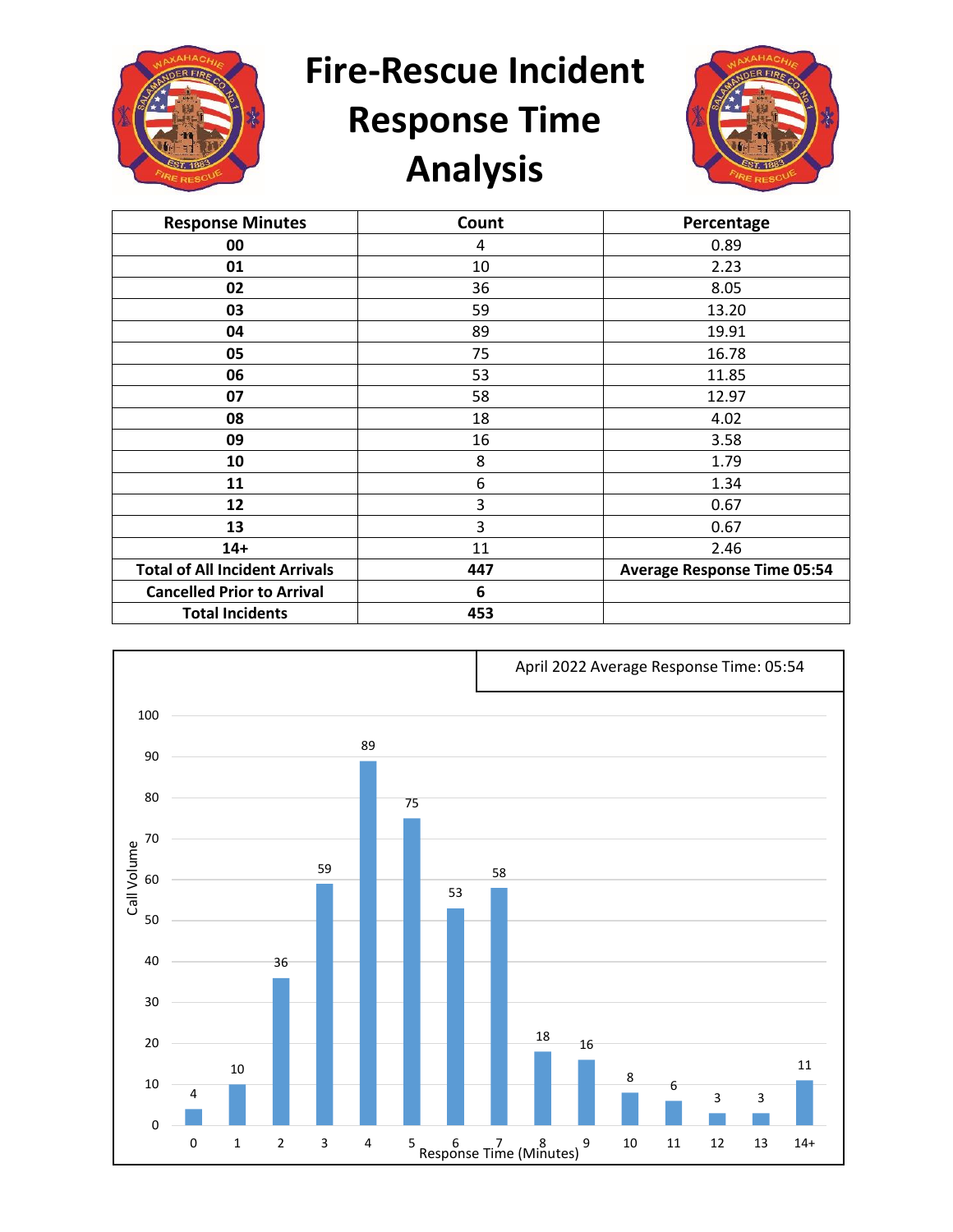

#### **Monthly Fire Prevention/Inspection Statistics**



| <b>Fire Prevention &amp; Inspection Activity</b> | Count                    | Percentage               |
|--------------------------------------------------|--------------------------|--------------------------|
| <b>Certificate of Occupancies</b>                | 18                       | 24                       |
| Fire Alarm Inspection                            | 4                        | 5.3                      |
| <b>Foster Home Inspections</b>                   |                          |                          |
| <b>General Inspections</b>                       | 9                        | 12                       |
| <b>Plan Reviews</b>                              | 26                       | 34.7                     |
| Site Inspections                                 | $\overline{2}$           | 2.7                      |
| Fire Sprinkler Inspections                       | 4                        | 5.3                      |
| <b>Ventahood Inspections</b>                     |                          |                          |
| Other Inspections                                | $\mathbf{1}$             | 1.3                      |
| Re-Inspections                                   |                          |                          |
| <b>Total Inspections</b>                         | 64                       | 85.3                     |
| Consultations                                    | 9                        | 12                       |
| <b>Control Burn Authorizations</b>               | $\overline{\phantom{a}}$ | $\overline{\phantom{a}}$ |
| <b>Presentations Made</b>                        | $\overline{\phantom{a}}$ | $\overline{\phantom{a}}$ |
| <b>Total Miscellaneous Activity</b>              | 9                        | 12                       |
| Incident Response (on-duty)                      | 1                        | 1.3                      |
| Incident Response (off-duty)                     |                          |                          |
| <b>Total Incident Responses</b>                  | 1                        | 1.3                      |
| Fire/Arson Investigations Performed (on-duty)    |                          |                          |
| Fire/Arson Investigations Performed (off-duty)   | $\mathbf{1}$             | 1.3                      |
| <b>Total Investigations</b>                      | $\mathbf{1}$             | 2.7                      |
| <b>Total All Activities</b>                      | 75                       |                          |